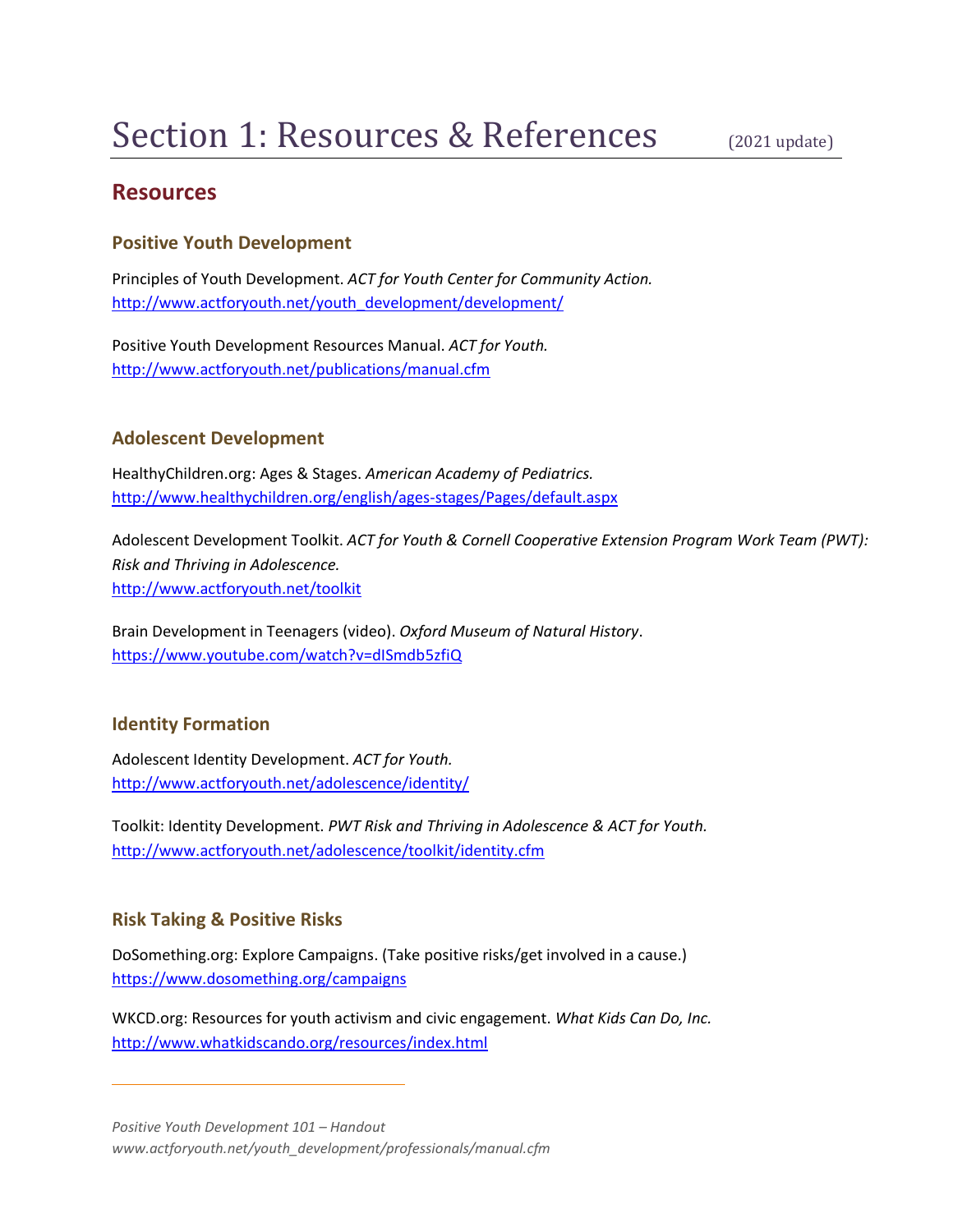Toolkit: Risk Taking. *PWT Risk and Thriving in Adolescence & ACT for Youth.* <http://www.actforyouth.net/adolescence/toolkit/risk.cfm>

### **Adolescents and Social Media**

Social Media, Social Life: Teen Reveal Their Experiences. *Common Sense Media.* <https://www.commonsensemedia.org/social-media-social-life-infographic>

Teens, Social Media and Technology 2018. *Pew Research Center.* <https://www.pewresearch.org/internet/2018/05/31/teens-social-media-technology-2018/>

Social Media & Teen Anxiety. *Harvard Graduate School of Education's Usable Knowledge.*  <https://www.gse.harvard.edu/news/uk/17/12/social-media-and-teen-anxiety>

#### **Data, Demographics**

Youth Statistics. *ACT for Youth.* <http://www.actforyouth.net/adolescence/demographics/>

Youth Online (Youth Risk Behavior Survey). *CDC.* <https://nccd.cdc.gov/youthonline/App/Default.aspx>

Kids Count Data Center. *Annie E. Casey Foundation.* <https://datacenter.kidscount.org/topics>

# **References**

ACT for Youth: Adolescent Identity Development.<http://www.actforyouth.net/adolescence/identity.cfm>

- Biglan, A., Flay, B. R., Embry, D. D., & Sandler, I. N. (2012). The critical role of nurturing environments for promoting human well-being. American Psychologist, 67, 257-271.
- Bronfenbrenner, U. (1979). The Ecology of Human Development: Experiments by Nature and Design. Cambridge, MA: Harvard University Press.
- Cantor, P., Osher, D., Berg, J., Steyer, L., & Rose, T. (2019). Malleability, plasticity, and individuality: How children learn and develop in context. Applied Developmental Science, 23(4), 307–337. <https://doi.org/10.1080/10888691.2017.1398649>
- Carter, C. (2020). The New Adolescence: Raising Happy and Successful Teens in an Age of Anxiety and Distraction. Dallas: BenBella Books.